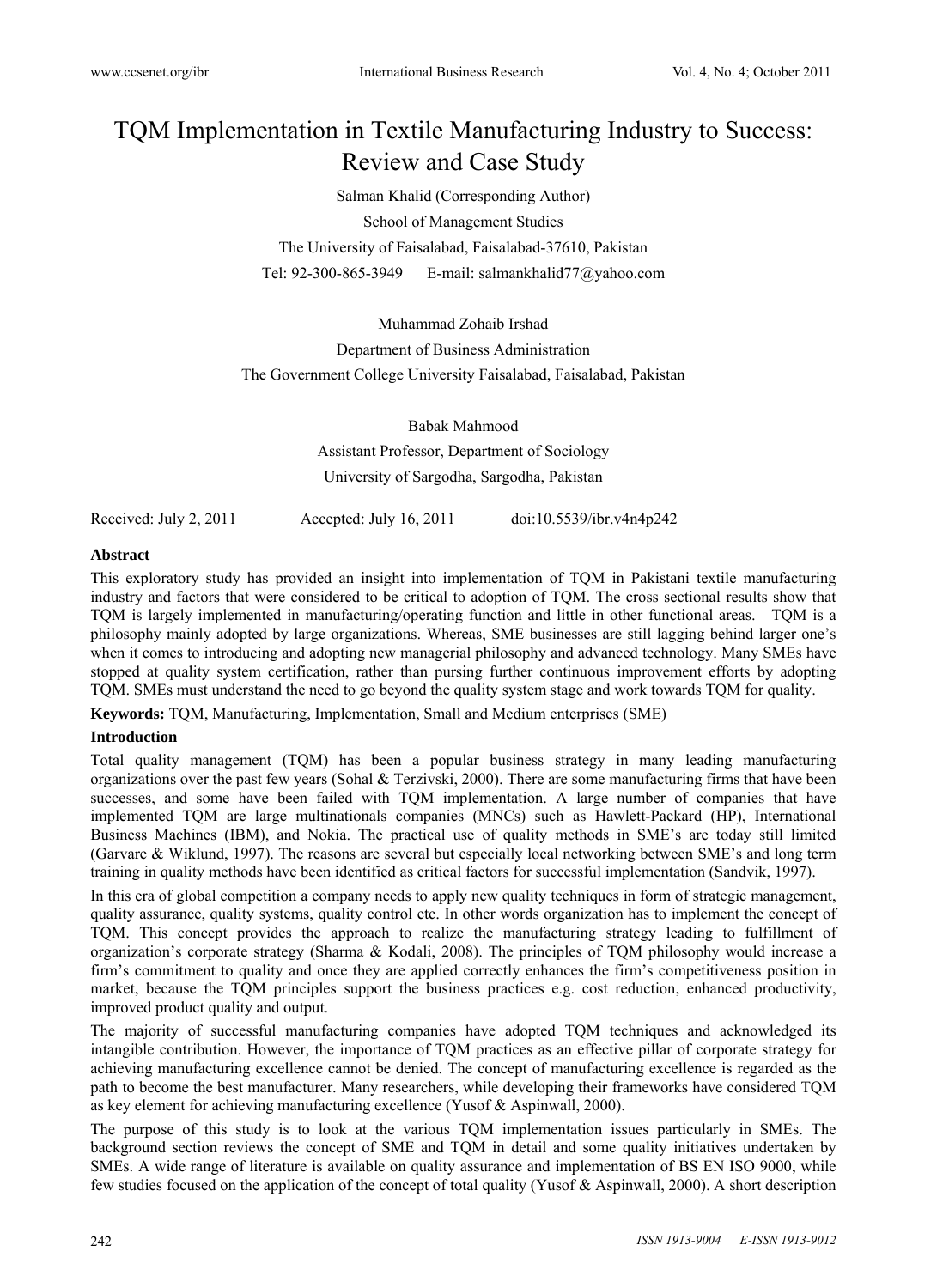of SME is also given to understand their problems. The case study part of paper presents a detail investigation report of a study conducted on Ihsan Yousaf Textile (PVT) Ltd. Faisalabad, Pakistan, involved in manufacturing. Various issues were investigated with respect to effective implementation of management practices, process, result and outcomes of such practices. The final section present the conclusion based on both reviews and case study facts.

## **Background**

## **The definition of SMEs**

Definition of Pakistani SME is based on the number of employees, total asset costs, and sales turnover. The Criterion used is almost similar to the other countries such as U.S.A., Japan, U.K., Korea and China. The State Bank of Pakistan defines SME "as an entity, manufacturing concern have full-time number of employees up to 250, total asset cost Rs. 100 Million, and total sales turnover not exceeding Rs. 300 Million per annum" (SBP, 2009). Studies show that only approximately 60 percent of SMEs survive for 3 years (Thomas & Cornforth, 1989); and rest of 40 percent survive for 10 years (Philips & Kirchhoff, 1989).

There are approximately 2 million SMEs in Pakistan (Hassan, 2008). These include 1,000,000 Trade sector units (retailers), 600,000 Service sector units, and 400,000 manufacturing units. SMEs constitute nearly 90 percent of all the enterprises in Pakistan, employees 80 percent of the non-agriculture labor force, and approximately 40 percent share in annual GDP (SMEDA, 2011).

## **Characteristics of SME's**

According to MacGregor (2004) SME's characteristics are unique and different from large organizations, for example policy making, business structure, utilization of resources and procedures. SME organizations have flat structure with few management levels, flexible and informal dynamic strategies (McAdam, 2000), and have, according to Bryttling (1991), also less stability and market overview. In terms of culture they have shared unified culture with high degree of personal authority among staff and management due to lack of formality exists by the company size (Jenning & Beaver, 1997). Generally, senior managers are fully involved in daily operations due to the size of the company, SMEs are recognized as having shortage of skills among working staff, and has been argued a deficit in management expertise (Huang & Brown, 1999).

However, among other factors related to ownership and strategy, motivation and education of the employees are important elements which have appeared to be significant with success and growth of SME's (Storey, 1994). Further, Atkinson and Storey (1994), demonstrates that the probability of SME's undertaking training for their workforce appears to increase with size of the enterprises. Particularly external training focuses on deepening the skill base, whereas, according to Wiklund (1999), small firms require greater flexibility from their labor rather than deeper specific skills. Growing and successful SME's seem to behave differently Wiklund (1999). These SME's seem to be more likely to perceive the skill base of their company to be one of its comparative advantages and so might be expected actively to encourage workforce training to greater extent than other firms (Storey, 1994).

# **The definition of TQM**

Different authors have given various definitions of Total Quality Management (TQM). Oakland (2003) defined it as an approach involving whole organization for understanding each activity of each individual at each management layer. This argument is supported by Escrig (2004) who considers TQM as a strategic action that focuses on managing the total organization to provide products or services that satisfy their customer needs by utilizing all resources. However, Yang (2006) defined TQM as an integrated management philosophy that includes several factors such as continuous improvement, processes, customer satisfaction, employee's participation, benchmarking, and suppliers.

Berry (1991) defined the TQM process as a total corporate focus on meeting customer's needs and significantly reducing costs resulting from poor quality by implementing new management system and corporate culture. The fundamentals of TQM have been described by many authors and encompass elements such as management commitment, employee's involvement, supplier partnership, continuous improvement etc. TQM is a way of managing an enterprise towards achieving business excellence (Dahlgaard *et al*., 1998). In short, TQM is the management of quality, in way that members satisfy internal and external customer needs by using strategic planning including all functional areas to achieve strategic goals.

# **Implementation of TQM in the SME business**

Many of the studies that have examined the relationship between TQM and organizational performance, have focused on large organization (Watson, 2003), and literature recognizes that TQM studies on small and medium enterprises (SMEs) is limited (Walley, 2000).Early studies on total quality initiative in SMEs have largely focused on achieving product quality and application of statistical techniques. Moreno-Luzon (1993) reported that small firms lagging behind large firms in the application of TQM. However, successful small firms place more emphasis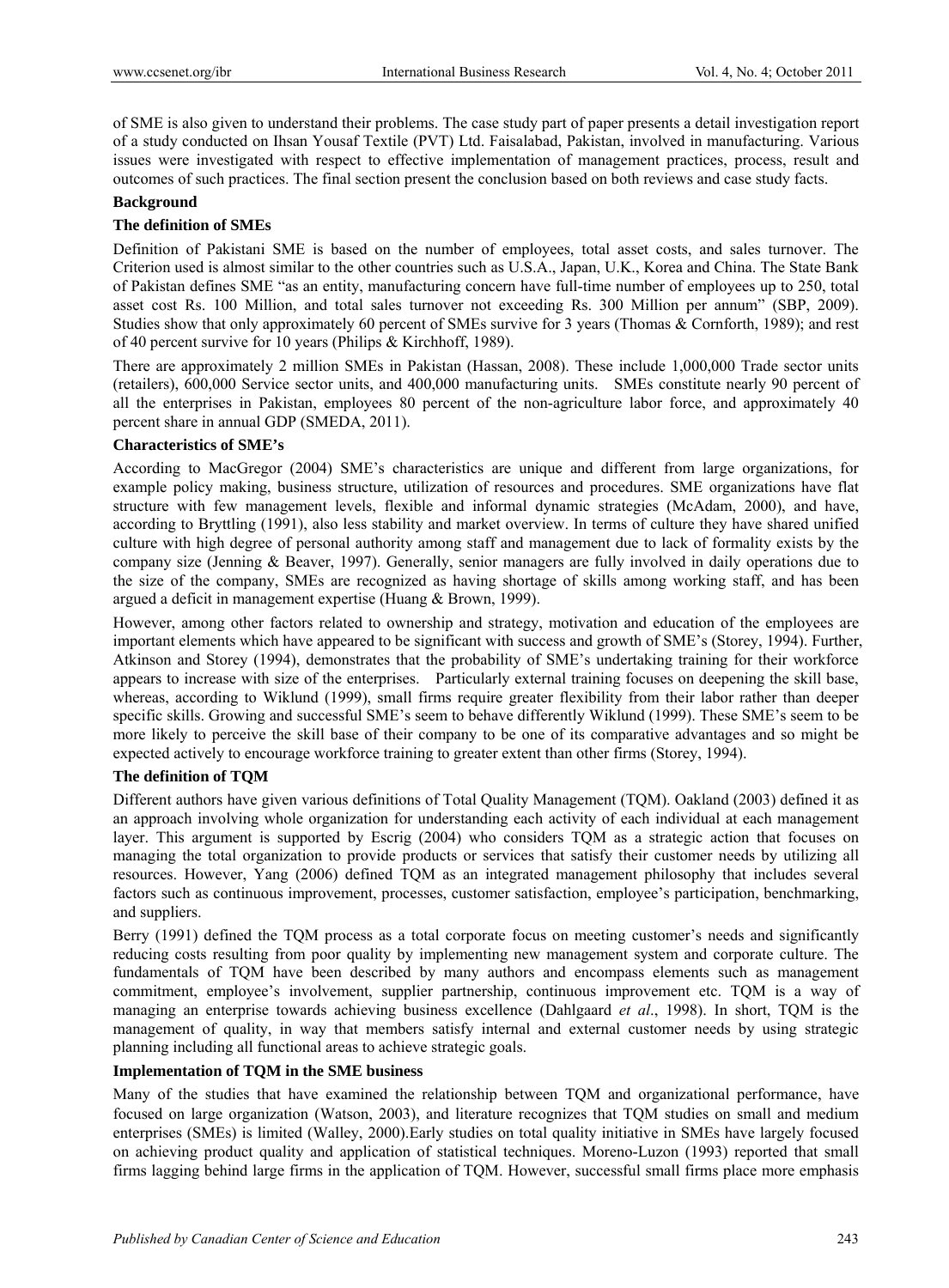on product and process innovation, investing more in new producing technology, and have highly motivated management team with better managerial aptitude. They tended to have less qualified personnel than larger firms, through TQM, SMEs able to invest in training of their staff which leads to the track of improvement.

Goh and Ridgway (1994) found that most of companies, which they studied, firms viewed certification ISO 9000 to be the end point in their quality journey. Similar findings were also reported by Meegan and Toylor (1997); they also advocated the need for a cost-effective framework to implement TQM in SME business. Zetiel *et al.,* (1994) found on a case study of small firms experienced in implementing TQM. That firm used an improvement approach that was very similar to the concept of quality circles and gave examples of projects. Not surprisingly, all these took place after ISO 9000 certification.

#### **Methodology**

In an attempt to understand that reality of small and medium enterprises (SMEs) quality initiatives, a case study in one (SME) business was conducted through a structured interview approach. A questionnaire was developed to obtain maximum information and perceptions with regard to management's practices on TQM, the implementation of numerous quality initiatives, how the process of implementation was conducted, the benefits of TQM and problems company faced as well as the factors that contribute to the success of TQM. Besides interviews, observations were made from the documents supplied by company, and three short visits at the plant were made.

#### **Background of the case study- IYT**

The company studied was Ihsan Yousaf Textile (PVT) Ltd, located in Faisalabad, Pakistan. It is one of the leading manufacturers of textile finished goods. Of the 225 employees working in company, 18 are of staff/management level. Only 10 people are employed in quality department which is about 4% of the total workforce and considered very lean. The IYT's organizational structure is still very much triangular in shape, where chairman heads the company, assisted by General Manager. The second layer of structure comprises of departmental manager including Grey Fabric Department, CAD CAM Studio (Designing Studio), Laser Engraving/ Exposing, Bleaching Plant, Printing, Quality Control department, Finishing, Panel Printing, Jigger Dyeing, Continues Thermo-sole Dyeing, Calendaring, Raising Machines, Rolling Department, Stitching Department, Research & Development Department.

A series of awards, recognition and certifications are testimonies of this company's effort towards becoming a TQ company. They gained BS EN ISO 9001 certification in 1996, and received the certificate of "Confidence In Textiles" Tested for harmful substances according to Oeko-Tex® Standard 100- Germany.

## **IYT's perception and practices towards TQM**

Top management of IYT believes in customer satisfaction through a continuous improvement culture. This intention has been translated into good management practices such as improving communication, taking care of employees and customers, team working, having clear vision and mission statement regarding the business; act as a key driver in continuous improvement. Continues improvement has been made possible through the commitment of top management. In terms of quality improvement both within functions and cross function teams exists. Several measures have been taken to ensure their customer satisfaction. The company has a customer relation manager who gathers information from customers and acts as central contact person. The company has conducted customer surveys, and has a formal customer complaints process to take immediate actions against customer queries.

Numerous measures are collected for quality performance and improvement such as scrap percentage, number of rejection or misprinting per day. Different types of quality tools and techniques are utilized for different processes. Having good management practices that promote human resource development (HRD) differentiates between a TQM and non-TQM company. Numerous practices to promote job satisfaction and continuous improvement have been practiced in the company. They include a system for job advancement, a reward system, provide education and training for employees; both skills and quality related. Some of the communication methods were established since implementation of TQM such as open door and monthly meetings. Also off site meetings were conducted by managers to discuss strategic issues.

## **IYT's quality initiatives**

With regard to specific quality initiatives implemented to date by IYT, the quality manager indicated all the items listed in the questionnaire. Some of these were developing a mission statement, forming a quality committee, and ISO 9002 requirements. Other quality initiatives include advanced quality planning tools like supplier partnership, benchmarking, self assessment and a quality cost system. One of the questions regarding employee's education on TQ concept was not answered. However, during interviews with manager of quality and other departments, they had good understanding of TQ concept. There are still many employees who have not been trained in TQ but are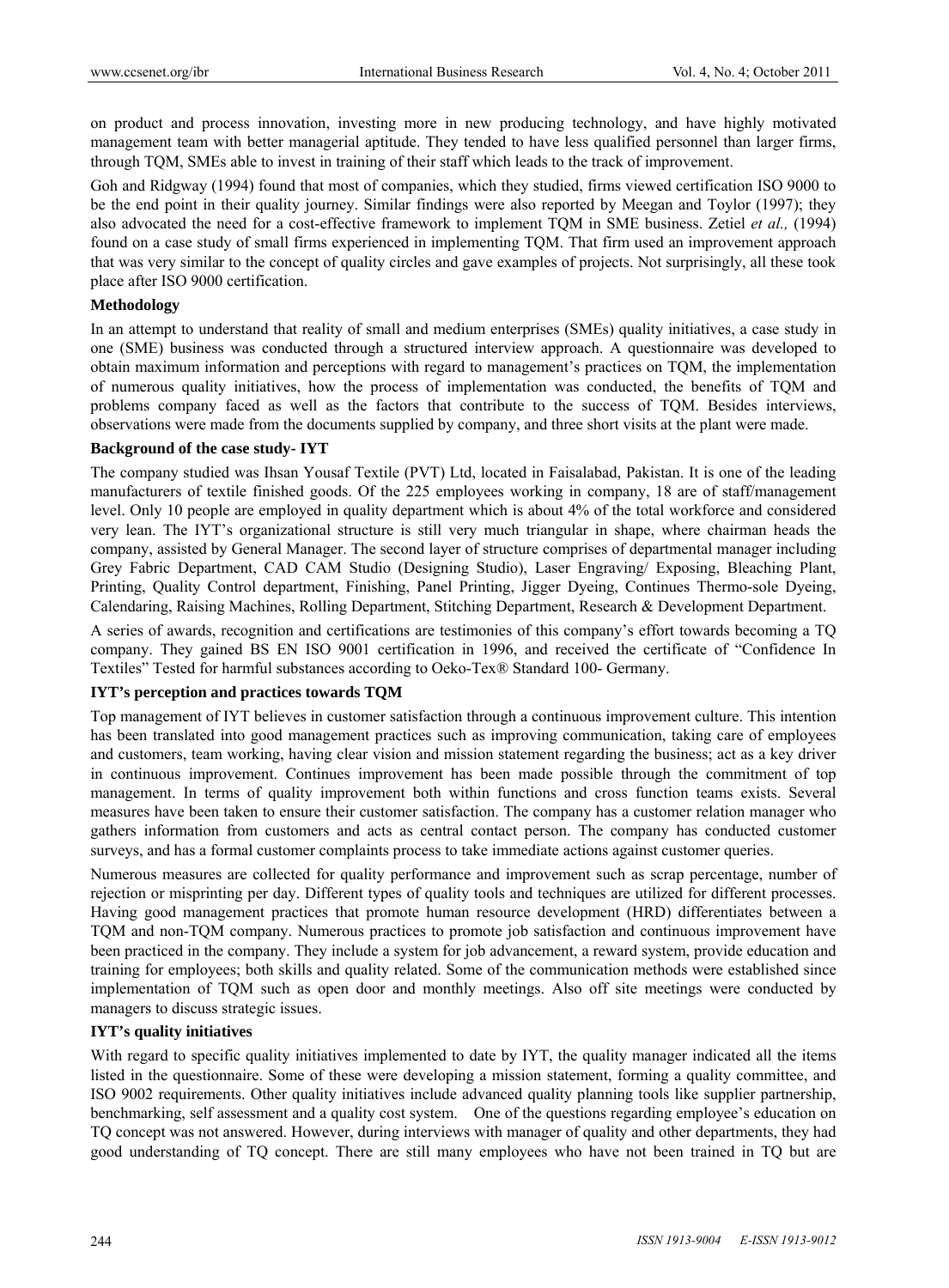involved in the implementing activities, because there are quality checks at every stage of manufacturing from grey bleaching to packing of finished goods.

# **TQM process implementation –IYT**

The main reason for adopting a TQ strategy in this company was that top management had realized that it was necessary for business survival, and demand of their customers. The quality department manager also indicated that another motivating factor was the positive results that were achieved from continuous improvement such as scrape percentage, and customers demand. Since IYT work with large businesses globally which want their suppliers to continuously improve quality, IYT fully understand that only continuous improvement will result in a higher quality of products and services, improved employees satisfaction which result in satisfying their customers.

The steps taken to implement TQM and continuous improvement were training and education of staff, team development, quality committee to assure the quality and developing business management systems. In addition the company has an annual plan which sets out the agenda for improvement to achieve in upcoming year. Some of the achievements to date have been in area of workplace layout, and waste reduction up to 12 percent. The quality department manager was satisfied with the team based improvement activities which have contributed towards high quality and productivity in his production department.

# **Outcomes from TQM practices – at IYT**

This study also investigated the results and outcomes from implementing TQM within IYT. The types of positive intangible outcomes ranged from employees who realized the importance of quality improvement, to feel pride in work, quality improvement became the part of their organizational culture and improved communication. In addition they mentioned improved teamwork, they feel that everyone was important, and everyone was acknowledged for his contribution. During the second visit to plant, a quality inspector was asked how he liked working in IYT, and he immediately replied that he was proud to be part of this company. In response to whether a quality culture should be developed prior to TQM implementation or develop as TQM progresses, the quality department manager agreed with the authors that it was an outcome of the whole TQM process and not something to be changed. Through the development of proper system and measure that improve and promote quality as seen in the case of IYT, one would easily expect to see a productive change in the organizational culture.

However, the company has achieved tangible outcomes such as improved product or service quality, an increase in number of employees in improved activities, increased sales, and improved both customer and employees satisfaction.

# **Problems and obstacles faced by IYT-TQM implementation**

IYT faced very few problems but those indicated by them are crucial in the context of SME. Their main problems and obstacles were:

 *Lack of human resources*: This company's quality department with 10 employees has the overall responsibility for quality assurance, product testing, ISO 9001 and "Confidence In Textiles" Tested for harmful substances according to Oeko-Tex® Standard 100- Germany. Compliance and dealing with customer's feedback etc.

 *Lack of involvement form non-production functions*: Since company's core business is textile manufacturing, majority of improvement would come from manufacturing areas. Non-production areas such as marketing, purchasing, accounts and maintenance, comprised of small percentage of total employees and do not justify being involved in quality improvement activities. A company must understand that everyone in organization have to contribute directly or indirectly to achieve the quality of its product or service.

 *Achieve too much in a short time*: A company like IYT which is not always entirely satisfied with their current situation will continually try to find and adopt new ways to enhance their business. This can be perceived to be trying to do much, but in reality it may be gradual continuous improvement process. During this endless journey of quality, firm have to learn many things especially when little has actually been done in past. Time is needed in order to integrate the appropriate quality principles and techniques into the culture of the organization (Goetsch & Davis, 1994).

## **Success factors related to IYT**

The success factors particularly related to company were:

- systematic approach
- selective training
- establishing a good communication system
- having a continuous improvement system
- human resource development
- teamwork development, and
- effective and simple implementation framework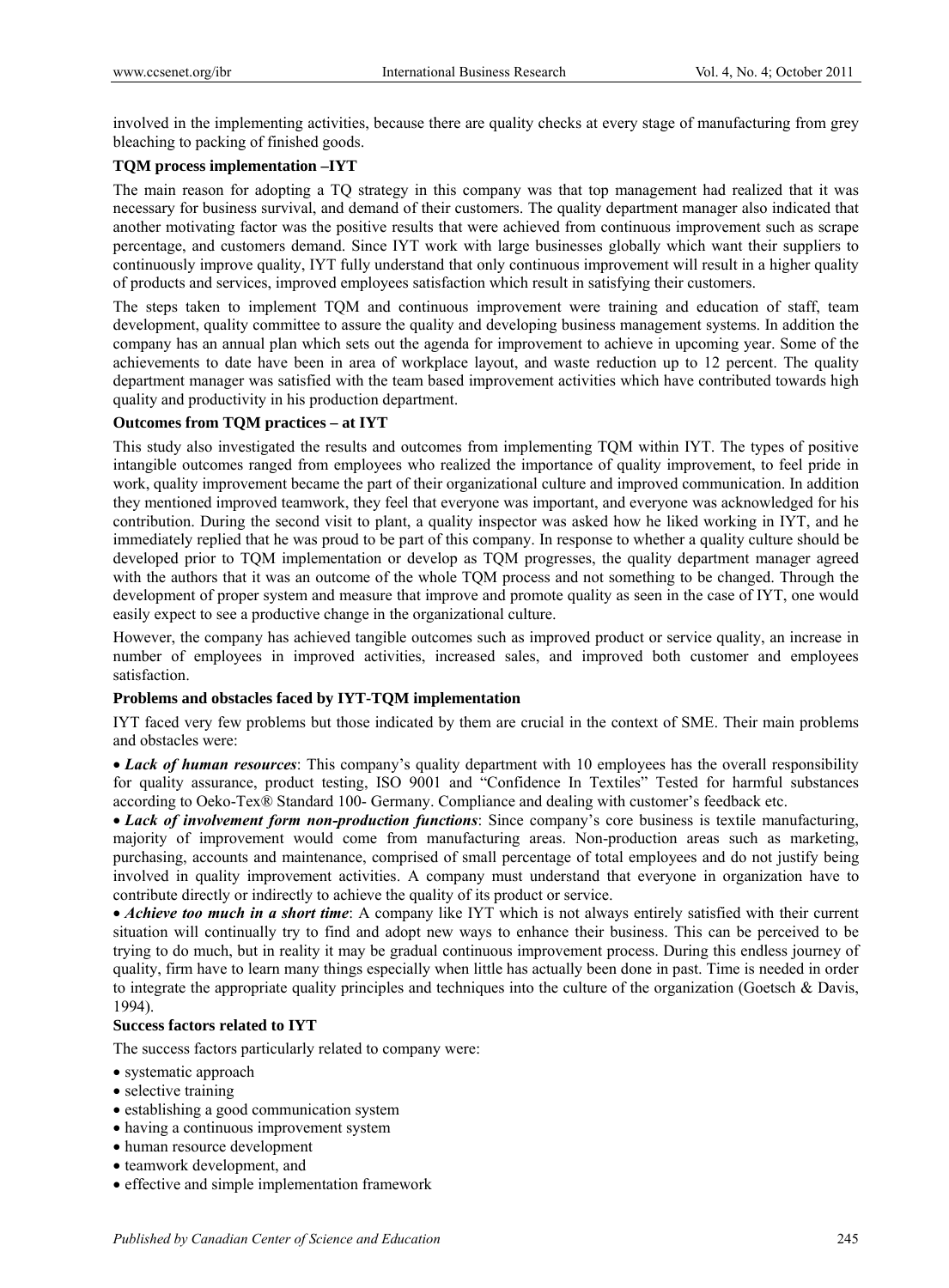The quality department manager laid emphasis during interview on the process of TQM adoption being all about continuous improvement and teamwork. The tools and techniques are just means to achieve the goals of continuous improvement. Developing employees' skills and capabilities through education and training is important so that company can continuously upgrade in terms of knowledge and skills for improvement. It is believed that these success factors are relevant with the context of a SME business and further studies would be needed to verify this and investigate their suitability to other SME businesses.

## **Conclusion**

The argument that have been presented by different authors showed that there are strengths and weakness associated with adoption of TQM in SME businesses, and there are also some problems in implementation with the SME manufacturing sector. Success stories of TQM in literature may not reflect the actual realities faced by SME businesses in adopting quality initiatives. The review and the case study revealed there are two major problems generally faced by most SME's businesses on track of TQM. The first is financial and the second is general resource constraints such as time, manpower, technical and managerial expertise. Obviously, the owner of SME cannot afford this approach due to its adverse affect on their resource availability.

SME businesses must be presented with TQM approach which is attractive to them in as sense it must not promise to improve or change the everything, or to solve every problem but help them to be better in short span of time with long term sustainability.

#### **Future research**

A further case-based exploration approach should be carried out to better understand the applicability of TQM in SME. Another area that requires further exploration includes the investigation of management's role in supplier's selection and evaluation in TQM. Also, the use of information systems (IS) and technologies to support TQM is an emerging area for further research. Finally, it is necessary to investigate the behavioral and cultural issues that can influence the applicability of TQM.

#### **References**

Atkinson, J., & Storey, D. (1994). Employment, the Small Firm and Labor Market. London: Routledge.

Berry, T.H. (1991). Managing the Total Quality Transformation. New York: McGraw-Hill.

Bryttling, T. (1991). Organizing in Small Growing Firm: A Grounded theory Approach. Stockholm Economic Research institution: Stockholm School of Economic.

Dahlgaard, J.J., Kristensen, K., & Kanji, G.K. (1998). Fundamentals of Total Quality Management. London: Chapman and Hall.

Escrig, A.B. (2004). TQM as a competitive factor: a theoretical and empirical analysis. International Journal of Quality & Reliability Management, 21(6), 612-637. doi:10.1108/02656710410542034, http://dx.doi.org/10.1108/02656710410542034

Garvare, R., & Wiklund, H. (1997). Facilitating the use of Statistical Methods in Small and Medium size enterprises. Processeding of EOQ-97, Vol. 3.

Goetsch, D., & Davis, S. (1994). Introduction to quality: Quality, Productivity, Competitiveness (2nd ed.). London: Macmillan.

Goh, P.L., & Ridway, K. (1994). The implementation of total quality management in small- and medium sized manufacturing companies. TQM Magazine, 6(2), 54-60. doi:10.1108/09544789410054064, http://dx.doi.org/10.1108/09544789410054064

Hassan, U.M. (2008). Microfinance in Small and Medium-sized Enterprises (SMEs) in Pakistan: Practices and problems in the prevailing system and prospects for Islamic finance. Kyoto Bulletin of Islamic Area Studies, 2(1), 231-237.

Huang, X., & Brown, A. (1999). An analysis and classification of problems in small business. International Small Business Journal, 18(1), 73-85. doi:10.1177/0266242699181004, http://dx.doi.org/10.1177/0266242699181004

Jennings, P., & Beaver, G. (1997). The performance and competitive advantage of small firms: a management perspective. International Small Business Journal, 15(2), 63-75. doi:10.1177/0266242697152004, http://dx.doi.org/10.1177/0266242697152004

MacGregor, R.C. (2004). Factors associated with formal networking in regional small business: some findings from a study of Swedish SMEs. Journal of Small Business and Enterprise Development, 11(1), 60-74. doi:10.1108/14626000410519100, http://dx.doi.org/10.1108/14626000410519100

McAdam, R. (2000). The implementation of re-engineering in SMEs: a grounded study. International Small Business Journal, 18 (4), 29-45. doi:10.1177/0266242600184002, http://dx.doi.org/10.1177/0266242600184002